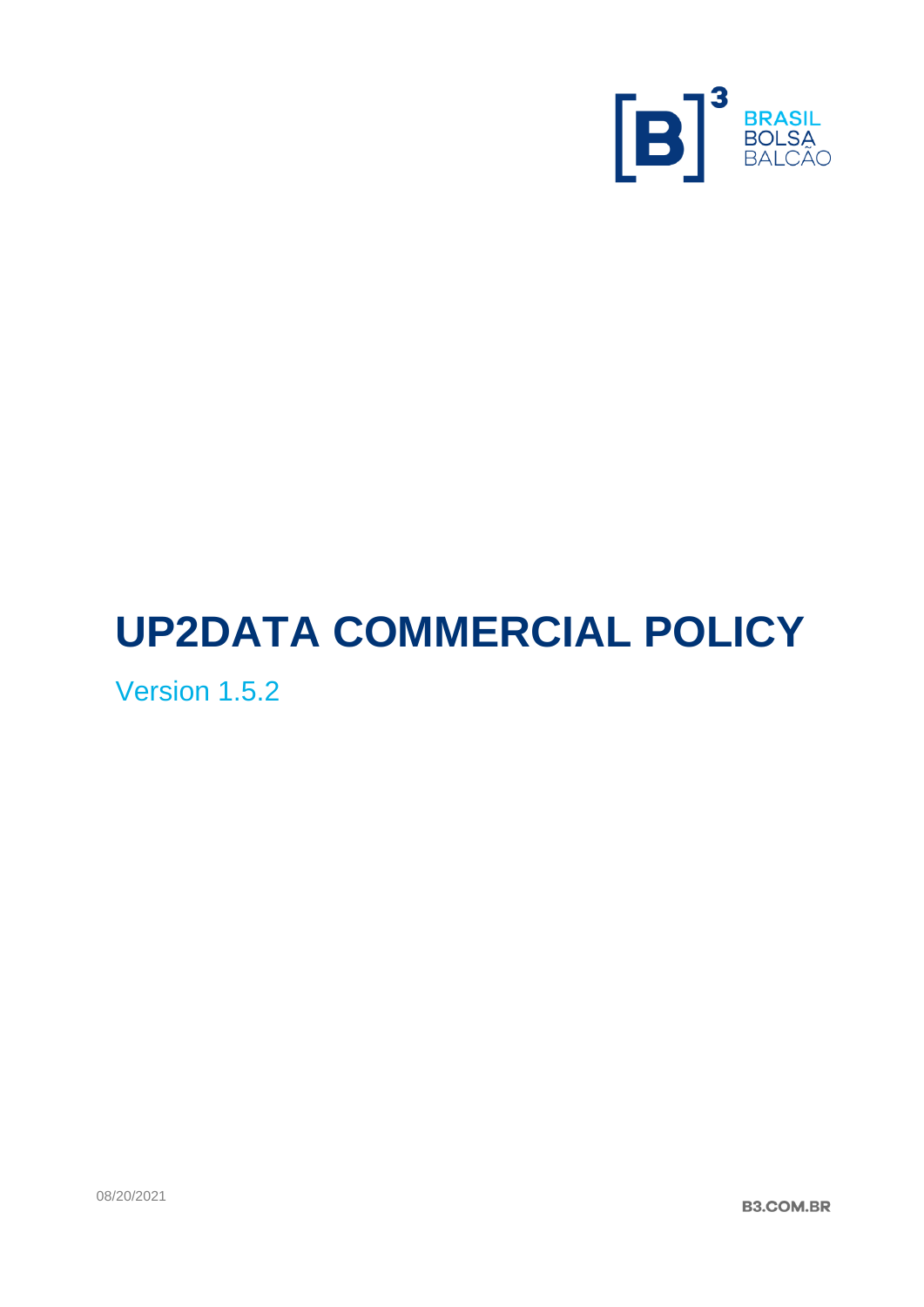

### **SUMMARY**

| 4 |
|---|
| 5 |
|   |
|   |
|   |
|   |
|   |
|   |
|   |
|   |
|   |
|   |
|   |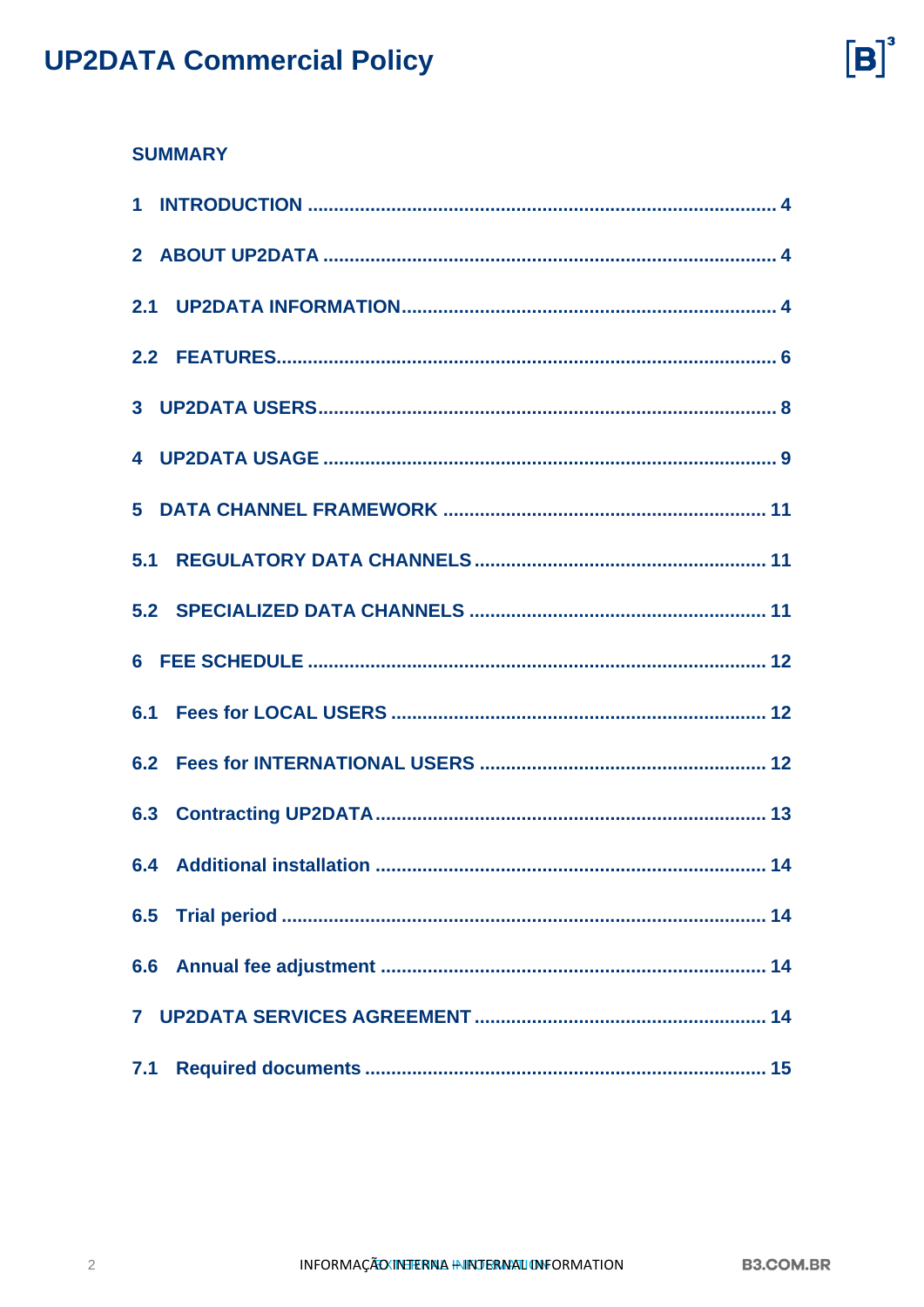### **CHANGE LOG**

**Effective**: As of February 27, 2020.

#### **1 st Version effective on**: January 29, 2018.

### **Updates:**

| <b>VERSION</b> | <b>ITEM CHANGED</b>                                                                  | <b>REASON</b>                                                              | <b>DATE</b> |
|----------------|--------------------------------------------------------------------------------------|----------------------------------------------------------------------------|-------------|
| 1.1            | Original Version                                                                     | N/A                                                                        | 01/29/2018  |
| 1.2            | 6.5 - Gratuity Period                                                                | Validation by B3                                                           | 03/22/2019  |
| 1.3            | 6. Fee Schedules                                                                     | Inclusion of Corporate Actions channel                                     | 04/01/2019  |
| 1.4            | 6. Fee Schedule<br>(anticipated only)                                                | Exempt of Regulatory Data                                                  | 12/23/2019  |
| 1.5            | General review of the<br><b>Commercial Policy</b>                                    | New UP2DATA DISTRIBUTION<br><b>COMMERCIAL POLICY</b>                       | 02/27/2020  |
| 1.5.1          | Inclusion of Debentures<br>- MTM channel                                             | New SPECIALIZED DATA channel                                               | 04/24/2020  |
| 1.5.2          | Exclusion of<br>"ECONOMIC<br>INDICATORS" fee in<br>section 6.2 and Energy<br>channel | ECONOMIC INDICATORS fee was<br>excluded and Energy channel was<br>released | 08/20/2021  |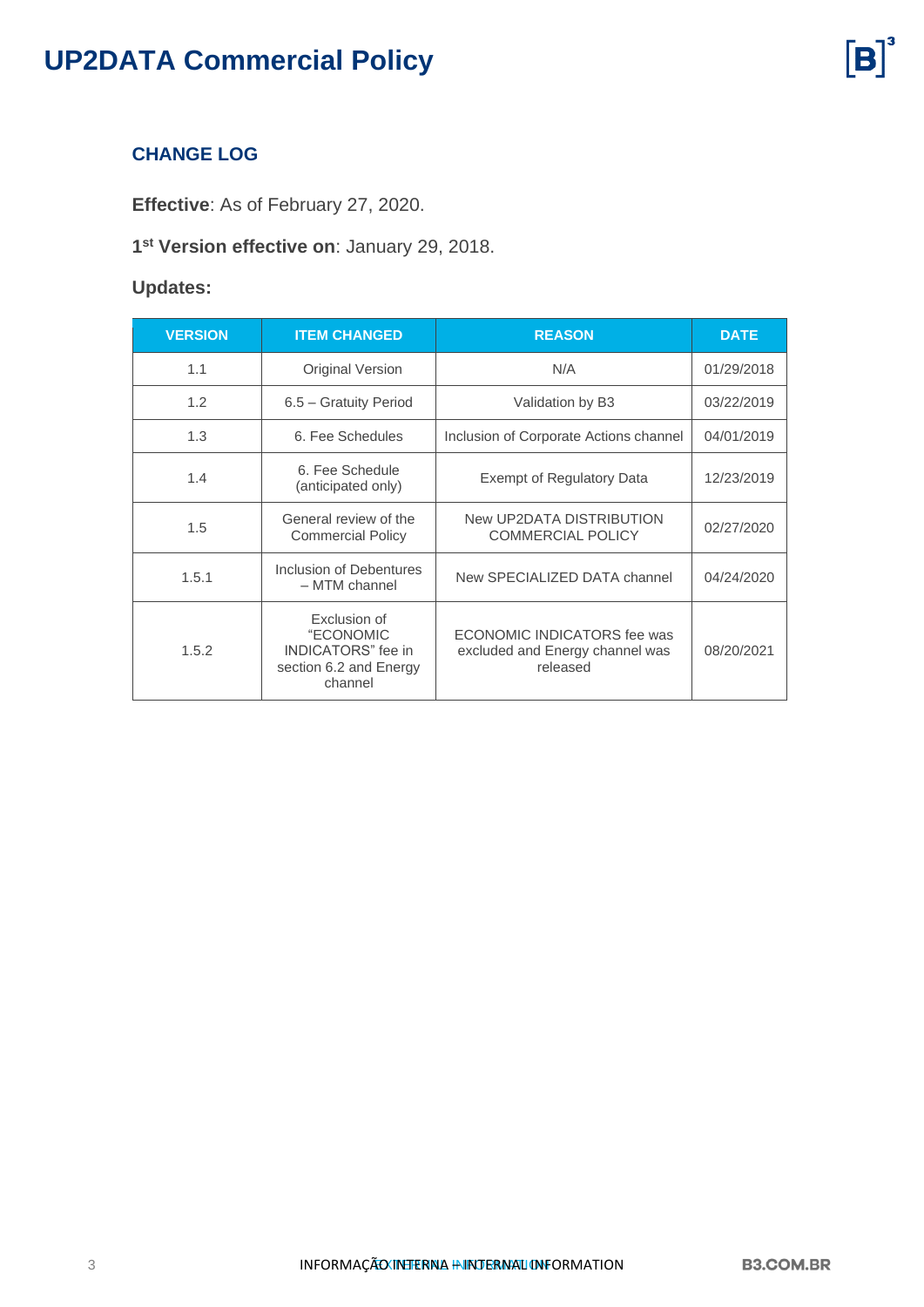

### <span id="page-3-0"></span>**1 INTRODUCTION**

This document is intended to describe the rules and conditions regarding the UP2DATA service, describing rights and obligations for service´s contractors ("**COMMERCIAL POLICY**").

### <span id="page-3-1"></span>**2 ABOUT UP2DATA**

It is a technological solution that provides in an organized, consolidated and standardized manner, **REGULATORY DATA** and **SPECIALIZED DATA** from markets administered by B3 ("**UP2DATA INFORMATION**"), as defined on chapter 2.1 of this **COMMERCIAL POLICY**. For more information and accessing the available documentation, access [www.b3.com.br/up2data.](http://www.b3.com.br/up2data)

#### <span id="page-3-2"></span>**2.1 UP2DATA INFORMATION**

The **UP2DATA** service enables access to the following data in the markets managed by **B3**:

- **REGULATORY DATA:** all data described on External Communication [033-2019/VPC;](http://www.b3.com.br/data/files/12/80/70/BE/46CCE610A9724BE6AC094EA8/EC%20033-2019-VPC-%20Comunicado%20externo%20-%20altera%C3%A7%C3%B5es%20na%20divulga%C3%A7%C3%A3o%20dos%20dados%20-%2020set2019%20-%20v5.pdf)
- **a) Security List** data related to securities and other financial instruments authorized for trading and/or accepted as collateral on **B3**'s Trading and Post Trading Systems.
- **b) Open Positions** Data related to the total inventory of securities traded at **B3** through which users can follow the daily evolution of orders by individual security.
- **c) Trade Information** Summarized information on the activities of each security authorized for trading on **B3**'s electronic trading system. The information available includes: last trade price, minimum price, maximum price, traded volume, amount of traded contracts, etc.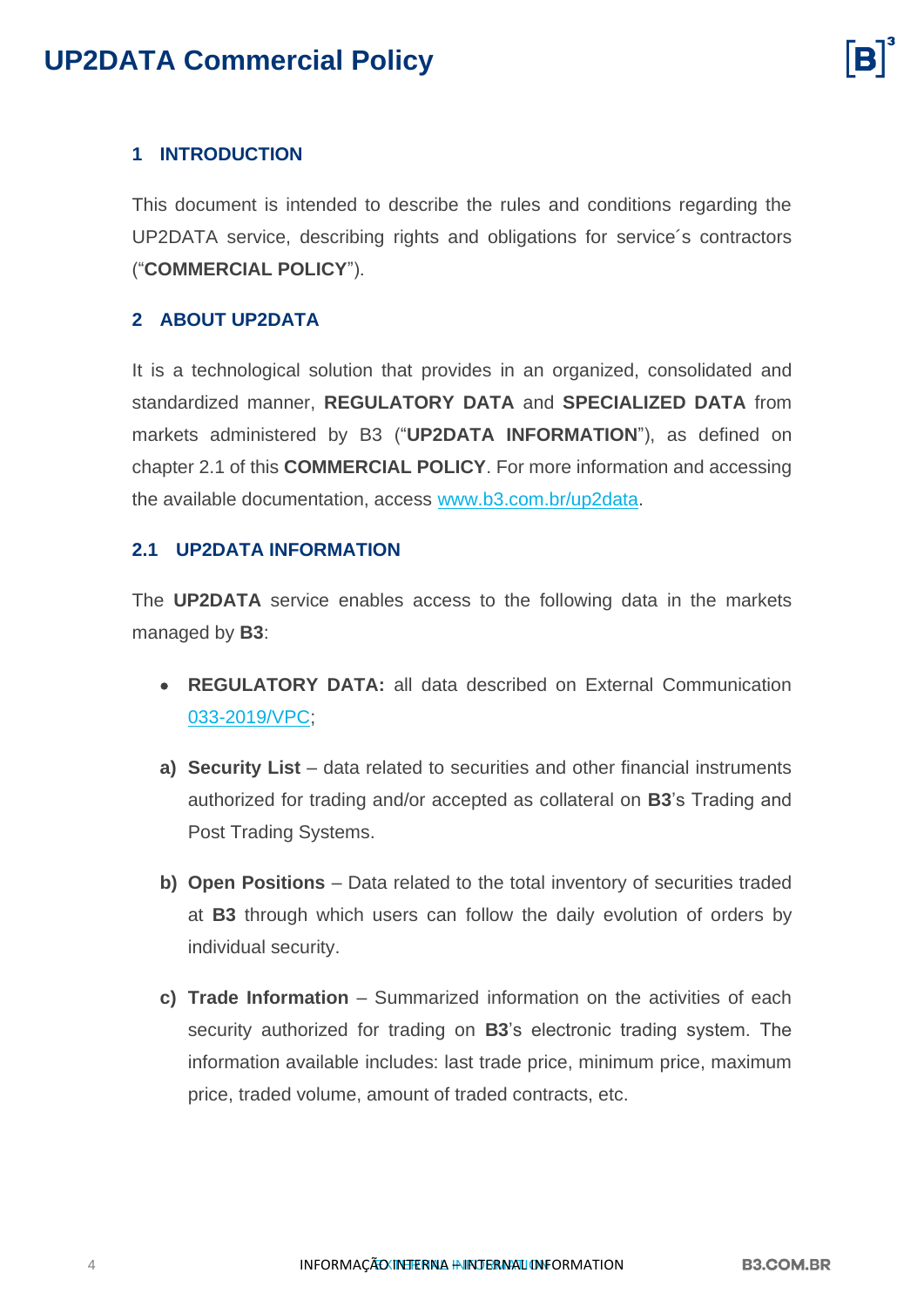- **d) Settlement Price** It is the price usually established in the electronic closing call of the contract month in question based on valid trades. Eventual exception can be found on [B3 Operation Manuals.](http://www.b3.com.br/en_us/regulation/regulatory-framework/operating-manuals/)
- **e) Reference Price** It is the result of a mathematical calculation developed for price formation with clear and transparent trading rules available in **B3**'s modeling manual.
- **SPECIALIZED DATA:** information developed by B3 that went through processing, calculation and/or transforming based on processes, intelligence, internal analytical capacity and/or other means and methodologies developed by B3;
- **a) Market Channels** The **SPECIALIZED DATA** available by market type Equities, Commodities, Currencies, Interest Rates, Fixed Income (Bonds, Debentures. CRI/CRA) - that comprises different fields calculated and customized by B3.
- **b) Curves** Is a price/rate structure defined over time.
- **c) Economic Indicators –** Refer to a number, rate or percentage that allows representation of an economic reality in a quantitative and direct manner. Generally speaking, it is a statistical number that presupposes the measurement of a variable over a certain period. The interpretation of an economic indicator allows users to know the state of the economy and enables future projections.
- **d) Volatility Surface –** It is a forward structure for volatility rates, which are expressed in published deltas and maturities, corresponding to contract months authorized for trading, even when no open contracts exist.
- **e) Indices**  Refer to a variation indicator of a given set of securities/instruments, including the relative weight of its constituents.
- **f) Corporate Actions**  The Corporate Actions package consists of files that compile information disclosed by the companies listed in B3 - minutes of ordinary and extraordinary general meetings, announcements to the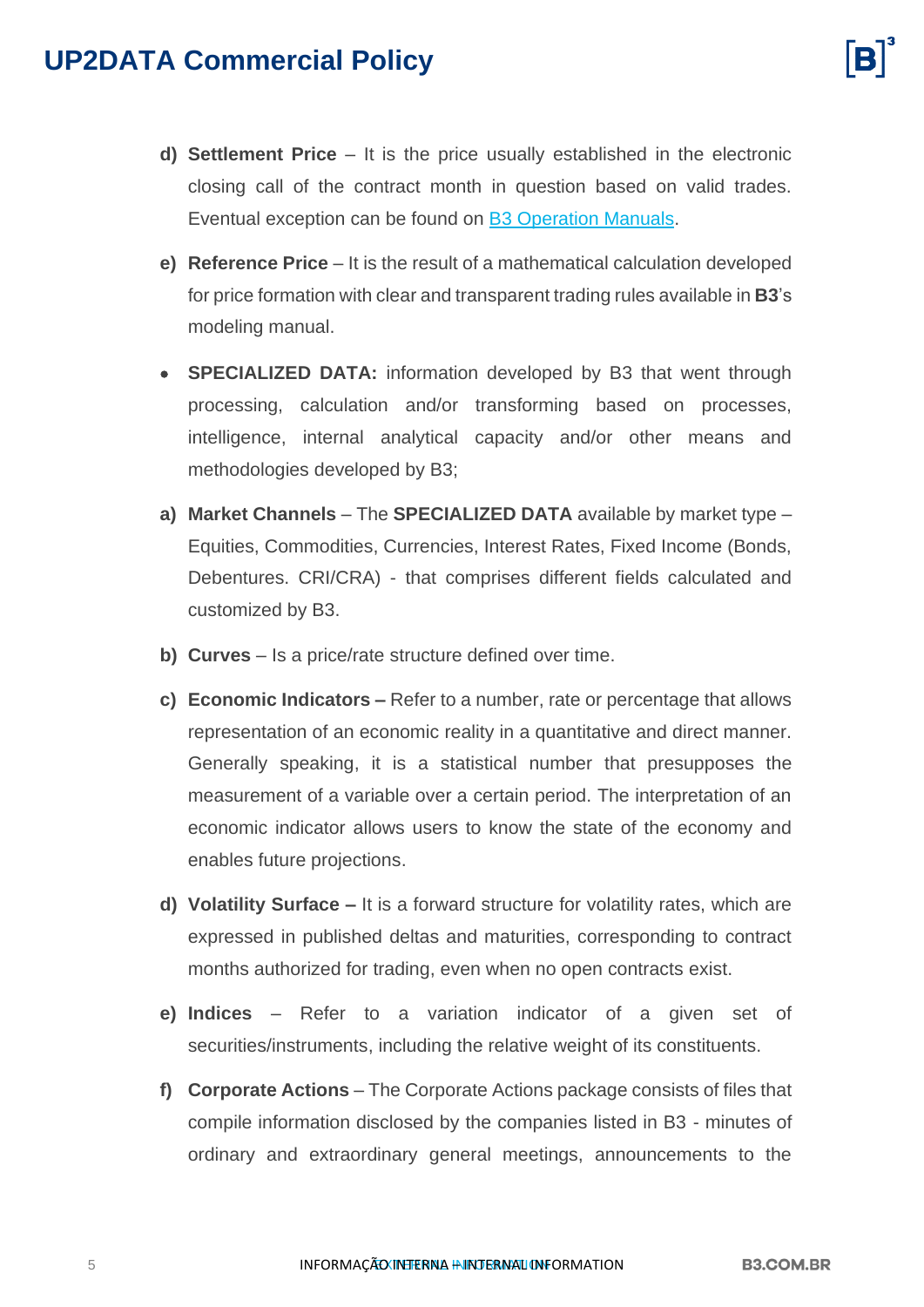market, notices to shareholders and other documents. These data are structured, standardized and disseminated in UP2DATA.

- **g) Debentures MTM**  The **SPECIALIZED DATA** available for the Debentures market that comprises different fields calculated and customized by B3.
- **h) Energy -** It is the set of information that goes from the list of agents to the forward price curves produced throughout the day by the B3 energy market. The Energy channel is divided into: (i) Public: accessed by UP2DATA USERS in general; and (ii) B3 Agents of the Energy Platform: which has access to other exclusive information, in addition to the information indicated here.

#### <span id="page-5-0"></span>**2.2 FEATURES**

The main features and key differentials of **UP2DATA** are described below:

- **Automation:** A structured platform to streamline the automation of processes and facilitate data usability on a daily basis.
- **Diverse file formats:** Files can be delivered in various formats, such as CSV, TXT, JSON, and XML.
- **Organization:** Single communication channel for receiving data.
- **Early delivery:** End of day data delivered after the closing of each market. **B3** will undertake its best efforts to ensure compliance with the published times.
- **End of day delivery:** Delivery of files in the last data publishing time.
- **Dedicated customer service: B3**'s support team specialized in UP2DATA to answer customers' doubts and concerns regarding the service.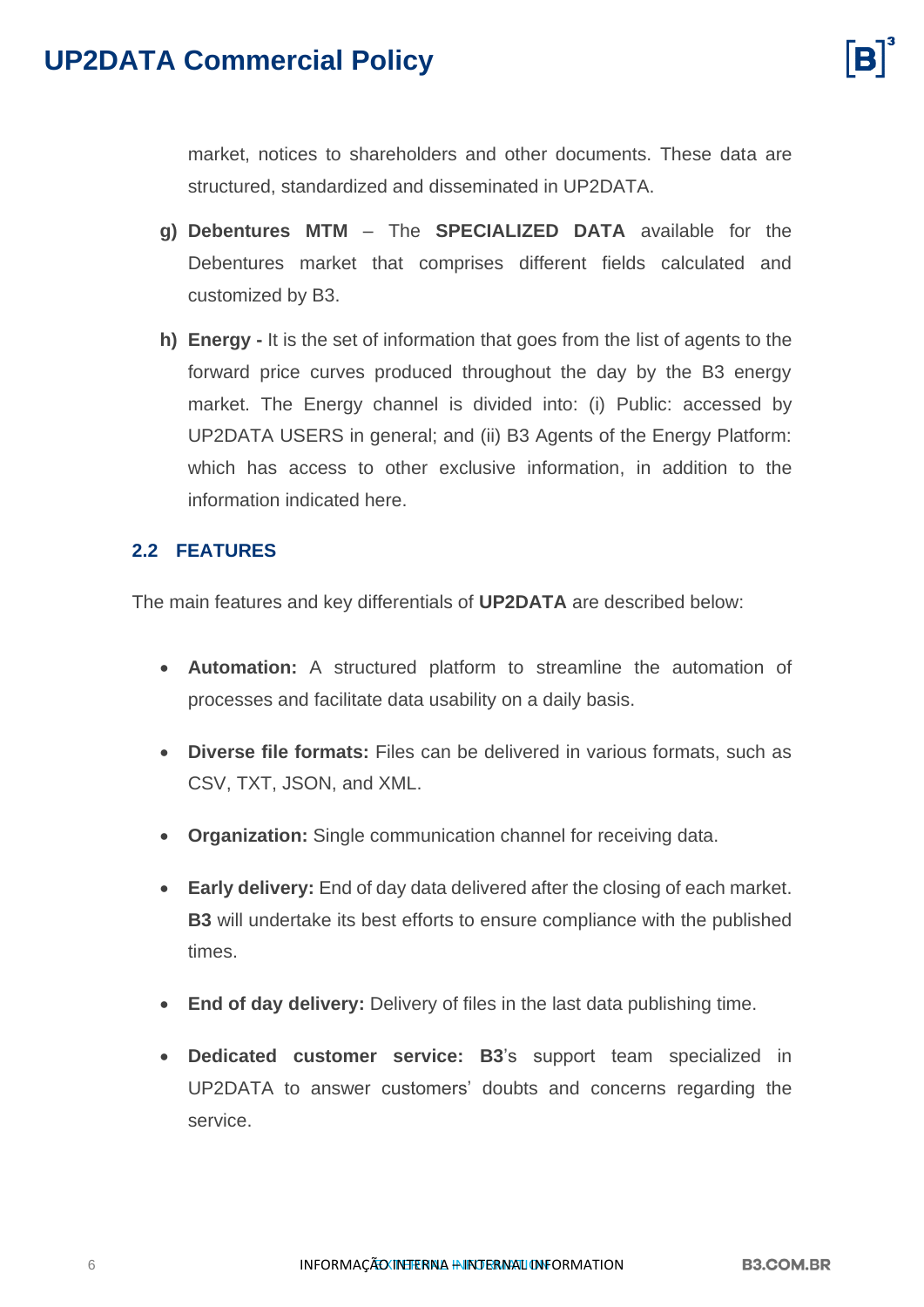• **Notifications:** An exclusive UP2DATA service webpage containing the data publishing times and information about the file transmission status [\(https://up2data.b3.com.br/status\)](https://up2data.b3.com.br/status).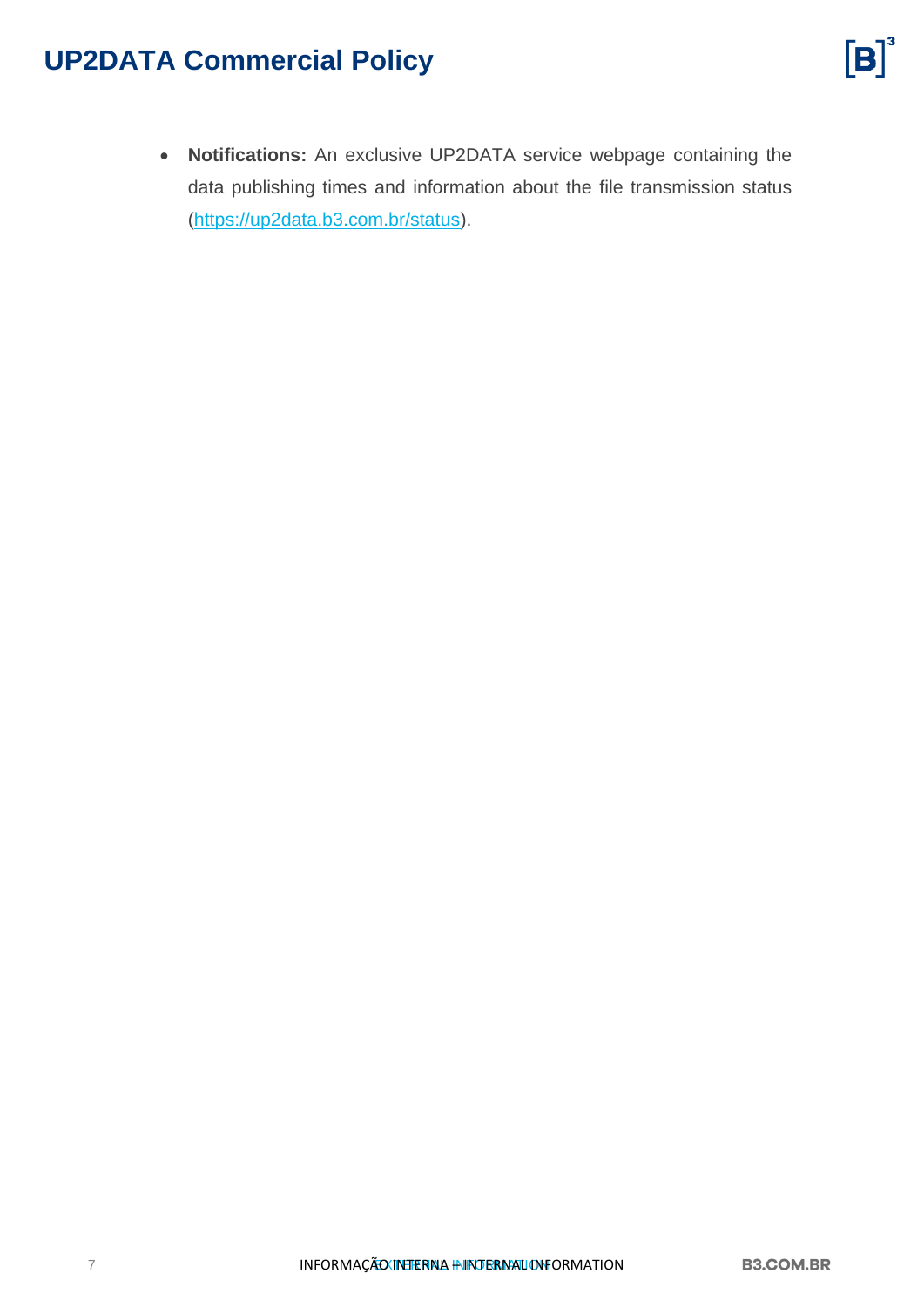### <span id="page-7-0"></span>**3 UP2DATA USERS**

**UP2DATA USER** refers to any individual, institution and/or organization which, upon entering into an **UP2DATA SERVICES AGREEMENT**, contracts the **UP2DATA** services.

UP2DATA's authorization to use data may be extended to companies that are part of the same economic group as **UP2DATA USERS**. The term "economic group" of **UP2DATA USERS** refers to the group of institutions composed of: (i) legal entities that are, directly or indirectly, controlled by a single legal entity; and/or (ii) a parent company and its subsidiaries, directly or indirectly. All companies belonging to the **UP2DATA USER** group must inform **B3** in advance by completing the form contained on Annex III of the **UP2DATA SERVICES AGREEMENT**. Any change in the group's composition should also be notified in advance to **B3**.

**UP2DATA USERS** are classified on:

- **LOCAL USERS**: **UP2DATA USERS** that access the **UP2DATA** service on Brazil; and
- **INTERNATIONAL USERS**: **UP2DATA USERS** that access the **UP2DATA** service outside Brazilian territory.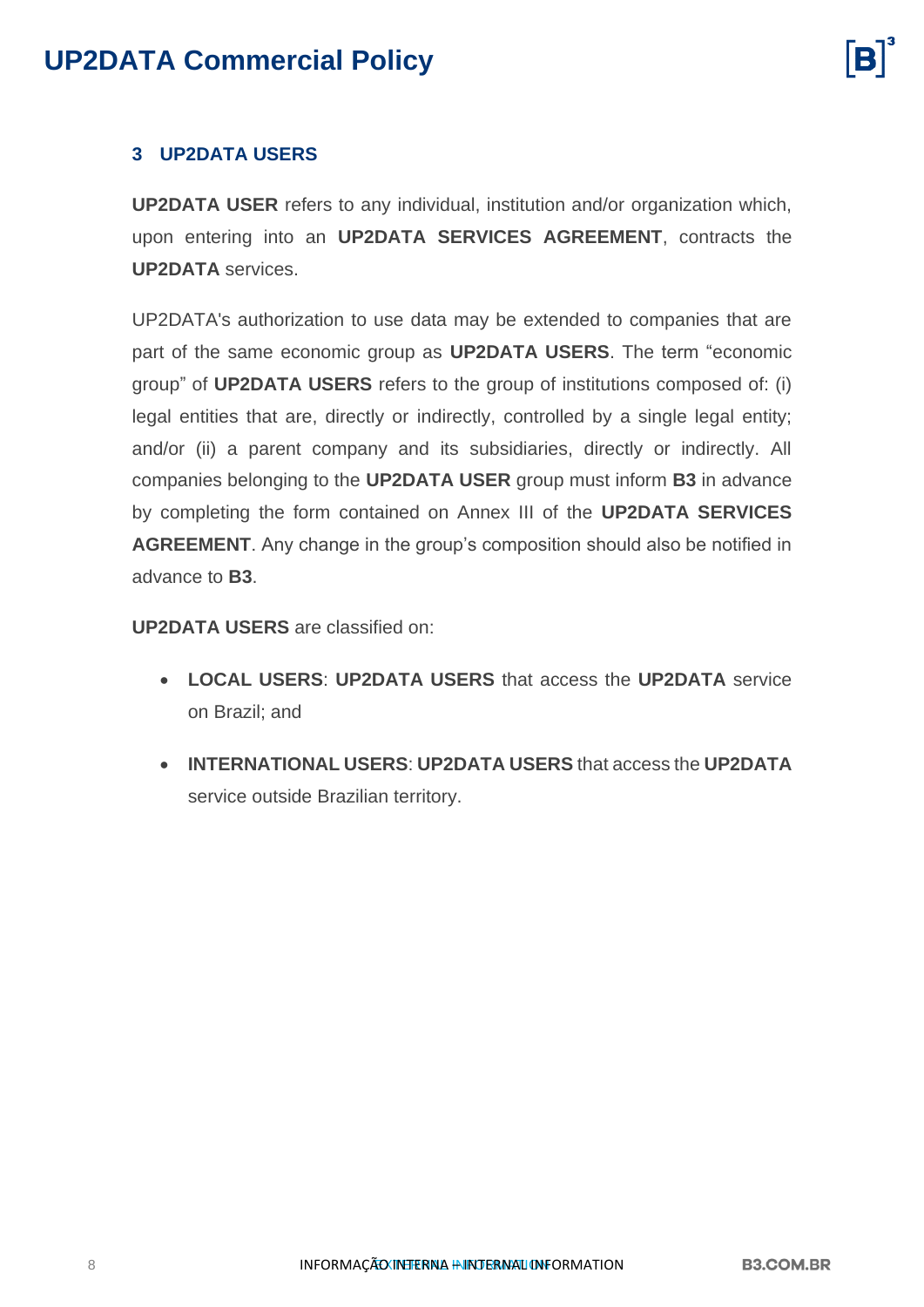### <span id="page-8-0"></span>**4 UP2DATA USAGE**

**UP2DATA** provides two different ways to access its data: using an installed *client* (**UP2DATA CLIENT**) or by an online connection to a cloud environment (**UP2DATA CLOUD**).

- **UP2DATA CLIENT**: in this access model, its necessary to install a software inside the customer's infrastructure. Using it, all files are delivered directly to the **USER** on a timely manner.
- **UP2DATA CLOUD**: in this access model, the **USER** access **UP2DATA**´s cloud environment. Using it, the **END USER** is responsible for capturing the files, by command line or GUI, not being possible to **B3** to send the files directly to the customer´s infrastructure.

On the following table we list the main differences between the **UP2DATA CLIENT** and the **UP2DATA CLOUD** access models:

| <b>FUNCTIONALITIES</b>                  | <b>UP2DATA</b><br><b>CLIENT</b> | <b>UP2DATA</b><br><b>CLOUD</b> |
|-----------------------------------------|---------------------------------|--------------------------------|
| <b>Windows Operational System</b>       | X                               | X                              |
| <b>Linux Operational System</b>         |                                 | X                              |
| <b>Automatic Download</b>               | X                               |                                |
| Command Line Download                   |                                 | X                              |
| <b>Anticipated Delivery</b>             | X                               | X                              |
| <b>Folder Hierarchy choice</b>          | X                               |                                |
| Multiple formats (CSV, JSON, TXT e XML) | X                               | X                              |

That said, **B3** considers:

Data **DISTRIBUTION**: refers to giving access to **UP2DATA** data on restricted access environment, such as one accessed using login and password. Data marketed also are considered on this category.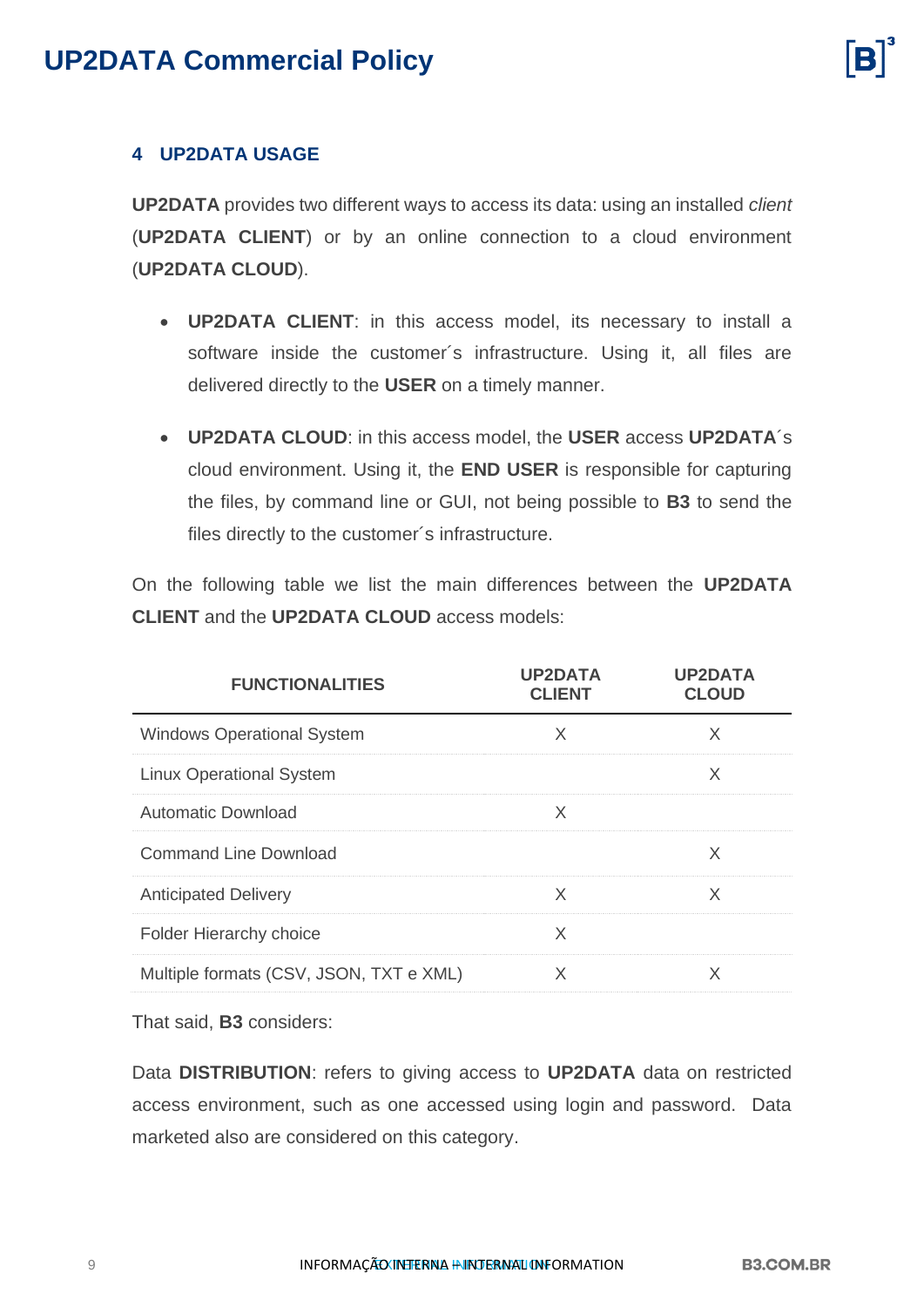Data **DISPLAY**: refers to giving access to **UP2DATA** data on public environment, without any commercialization of such data.

The **REGULATORY DATA** may be used, accordingly to policies established by the **USER**, and the rules listed on this **COMMERCIAL POLICY**, including but not limited to the due fees, except for index creation, taxes, benchmarks and similar that have as basis or component the **REGULATORY DATA**, that must be expressly and previously authorized by B3, through a specific legal instrument, being certain that, for its **DISTRIBUTION** and **DISPLAY** is necessary signing the **DISTRIBUTION AGREEMENT** as per **UP2DATA DISTRIBUTION COMMERCIAL POLICY**.

The **SPECIALIZED DATA** only can be used for study and internal use exclusively, such as but not limited to, mark to market, use as basis for analysis and risk processes.

It is not permitted the use of **SPECIALIZED DATA** for:

- (i) **DISTRIBUTION** (or redistribution), **DISPLAY**, circulation, publication (or republication), sell, sharing, giving, customization, modification or derivation, including the offer of similar services, only being authorized after signing the specific data distribution contract, as per **UP2DATA DISTRIBUTION COMMERCIAL POLICY**;
- (ii) Elaboration, creation, calculation or generation of any type of index, tax, benchmark or related data, as well as financial instruments, mobiliary securities (such as options or derivatives) on own behalf or on behalf of others, except with express and previous authorization from B3 under a specific contract;
- (iii) Any use not defined above;
- (iv) Use of any tool, technology, reverse engineering or any other method aiming on individualize the information in a way to identify the single operations or the parts of such operation;
- (v) Coerce others.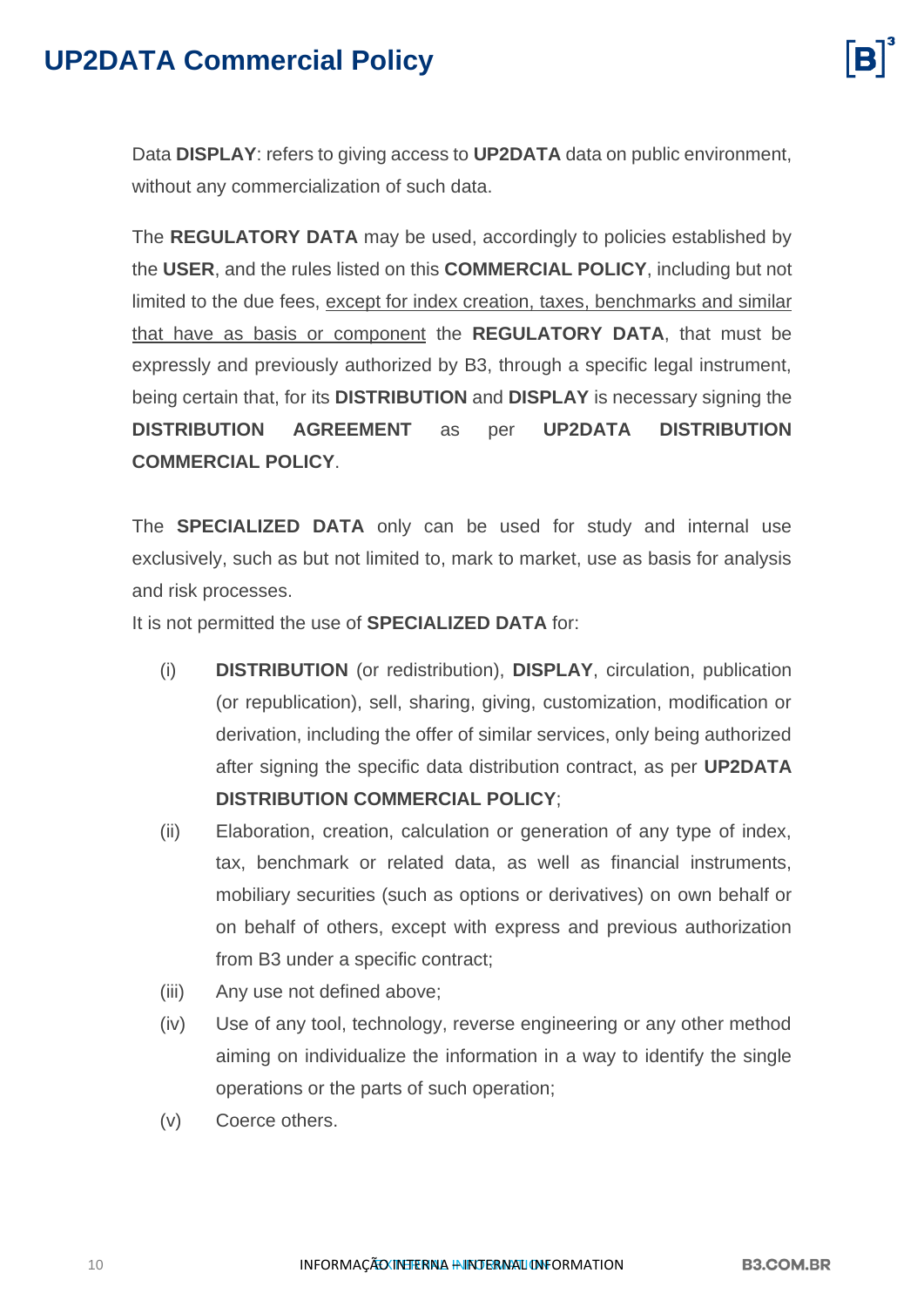

#### <span id="page-10-0"></span>**5 DATA CHANNEL FRAMEWORK**

The **UP2DATA INFORMATION** are provided through channels that are grouped together on **REGULATORY DATA** or **SPECIALIZED DATA**.

#### <span id="page-10-1"></span>**5.1 REGULATORY DATA CHANNELS**

The **REGULATORY DATA CHANNELS** offer the **REGULATORY DATA**. The files available on this channel are offered exclusively on CSV format, not being possible any other file format, as well as any type of customization, such as create, alter, transform or aggregate new information or columns to the files.

The files available are: Instrument List (Listed Segment), Instrument List (OTC Segment), Consolidated Trades (Listed Segment), Consolidated Trades (OTC Segment), Consolidated Trades – After Market (Listed Segment), Derivatives Open Position (Listed Segment), Open Position for Security Lending and Security Lending Registered Contracts.

#### <span id="page-10-2"></span>**5.2 SPECIALIZED DATA CHANNELS**

The **SPECIALIZED DATA CHANNELS** offer the **SPECIALIZED DATA**, and currently have the following channels:

#### a) **Market Channels**:

| <b>Commodities</b>      | <b>Interest Rate</b>                                                                      | <b>Currency</b>         | <b>Equity</b>           | <b>Fixed Income</b>     |
|-------------------------|-------------------------------------------------------------------------------------------|-------------------------|-------------------------|-------------------------|
| <b>Security List</b>    | <b>Security List</b>                                                                      | <b>Security List</b>    | <b>Security List</b>    | <b>Security List</b>    |
| <b>Open Positions</b>   | <b>Open Positions</b>                                                                     | <b>Open Positions</b>   | <b>Open Positions</b>   | <b>Open Positions</b>   |
|                         | Trade Information Trade Information Trade Information Trade Information Trade Information |                         |                         |                         |
| <b>Settlement Price</b> | <b>Settlement Price</b>                                                                   | <b>Settlement Price</b> | <b>Settlement Price</b> | <b>Settlement Price</b> |
| <b>Reference Price</b>  | <b>Reference Price</b>                                                                    | <b>Reference Price</b>  | <b>Reference Price</b>  | <b>Reference Price</b>  |
|                         |                                                                                           |                         |                         |                         |

- b) **Indices**
- c) **Curves**
- d) **Volatility Surface**
- e) **Economic Indicators**
- f) **Corporate Events**
- g) **Debentures – MTM**
- h) **Energy**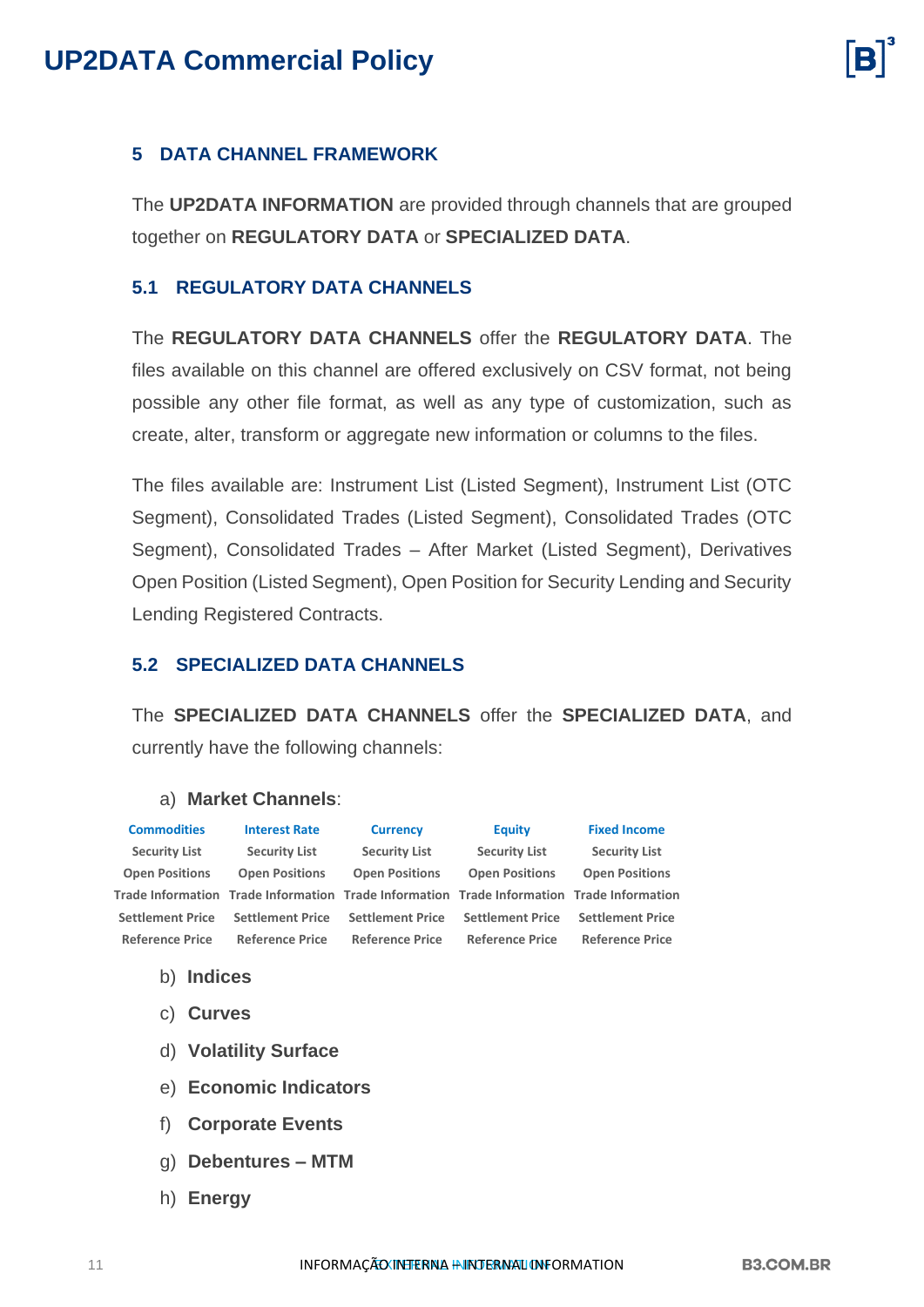

### <span id="page-11-0"></span>**6 FEE SCHEDULE**

The **UP2DATA USERS**, considering their access to different channels, will be taxed for **UP2DATA** services under the form, conditions and values listed below, considering the need for signing the **UP2DATA SERVICES AGREEMENT**. By signing the service, will be included the unit channel information "Economic Indicators" at no additional cost to the **UP2DATA USERS, upon request in annex II**. Each channel will be charged monthly as per fee schedule listed below:

#### <span id="page-11-1"></span>**6.1 Fees for LOCAL USERS**

| <b>Channel</b>                    | Cost       |
|-----------------------------------|------------|
| <b>REGULATORY DATA CHANNEL</b>    | R\$ 0,00   |
| <b>MARKET CHANNELS</b>            | R\$1.500   |
| <b>INDICES CHANNEL</b>            | R\$1.500   |
| <b>CURVES CHANNEL</b>             | R\$1.500   |
| <b>VOLATILITY SURFACE CHANNEL</b> | R\$1.500   |
| <b>CORPORATE EVENTS CHANNEL</b>   | R\$1.500   |
| <b>DEBENTURES - MTM</b>           | On Request |
| <b>ENERGY</b>                     | R\$ 100    |

#### <span id="page-11-2"></span>**6.2 Fees for INTERNATIONAL USERS**

| <b>Channel</b>                    | Cost             |
|-----------------------------------|------------------|
| <b>REGULATORY DATA CHANNEL</b>    | <b>US\$ 0,00</b> |
| <b>MARKET CHANNELS</b>            | <b>US\$375</b>   |
| <b>INDICES CHANNEL</b>            | <b>US\$375</b>   |
| <b>CURVES CHANNEL</b>             | <b>US\$375</b>   |
| <b>VOLATILITY SURFACE CHANNEL</b> | <b>US\$375</b>   |
| <b>CORPORATE EVENTS CHANNEL</b>   | <b>US\$375</b>   |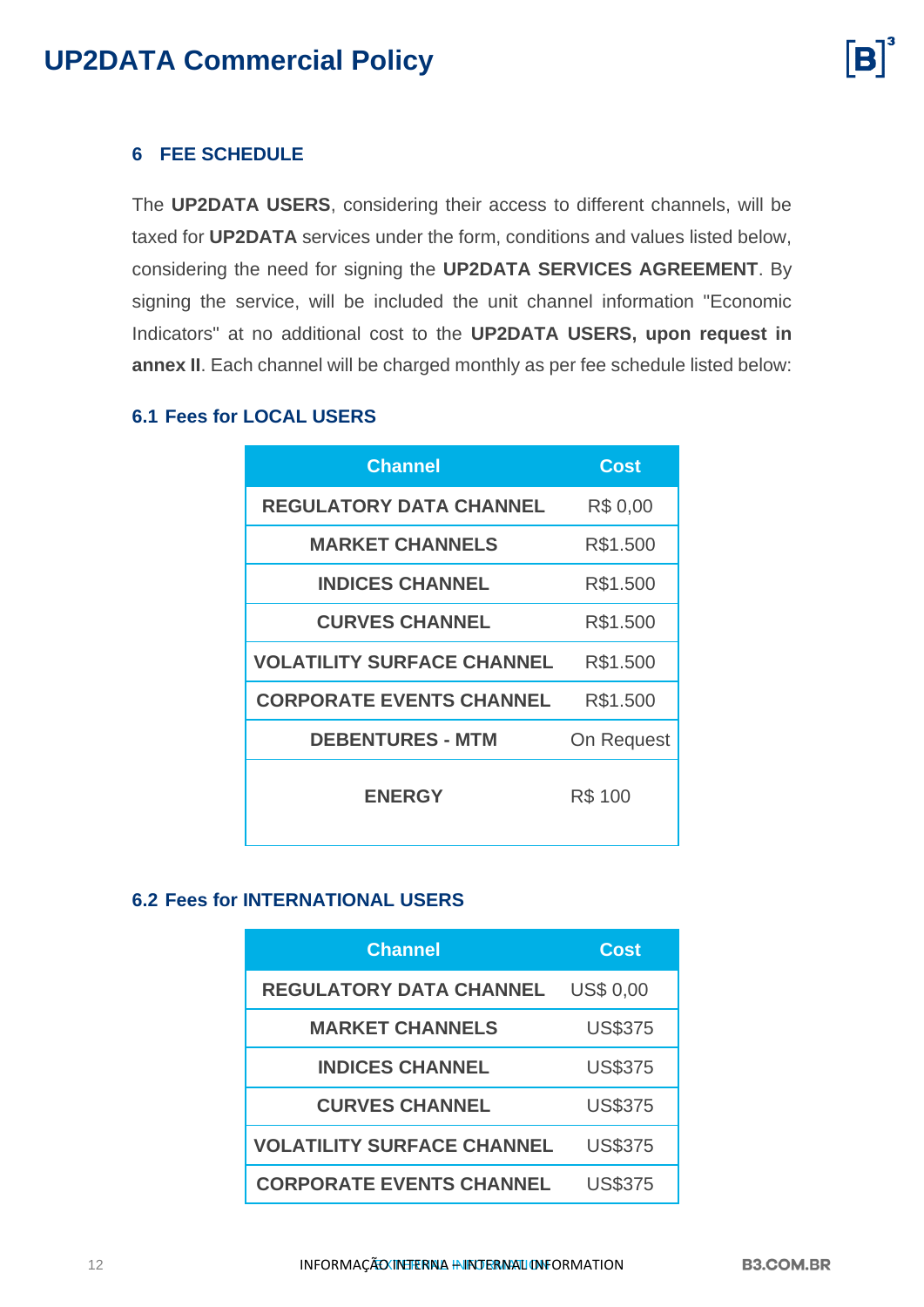| <b>DEBENTURES - MTM</b> | On Request    |
|-------------------------|---------------|
| <b>ENERGY</b>           | <b>US\$33</b> |

### <span id="page-12-0"></span>**6.3 Contracting UP2DATA**

By signing the **UP2DATA SERVICE AGREEMENT**, two different keys will be sent to the customer, as follow:

- Two **UP2DATA CLIENT** installation keys;
- Two **UP2DATA CLOUD** access key; or
- One **UP2DATA CLIENT** installation key and one **UP2DATA CLOUD** access key.

Regarding the **UP2DATA CLIENT**, each installation key allows the user to register one machine/server/desktop. If the **UP2DATA USER** needs to install it on additional machines, it is necessary to acquire additional installation keys, as per item 6.4 of this commercial policy. In this access model, the **UP2DATA USER** is responsible for allowing **B3** or its Partners to install softwares and equipment needed for receiving the **UP2DATA INFORMATION**, as well as give its Approval to any Terms of Use of the software and hardware necessary for receiving the **UP2DATA INFORMATION**.

Regarding the **UP2DATA CLOUD**, will be provided an access kit containing credentials (Client ID and password) and a certificate, that must be used to acquire the SAS keys that will grant access to **UP2DATA CLOUD**. Each SAS access key cannot be used on more than one machine/server/desktop simultaneously. In case the **UP2DATA USER** need additional access keys, they need to acquire them as per item 6.4 of this commercial policy. Considering that in this case there´s no need to install anything by B3 or its Partners on the **UP2DATA USER** infrastructure, there´s no need to aprove any terms of use.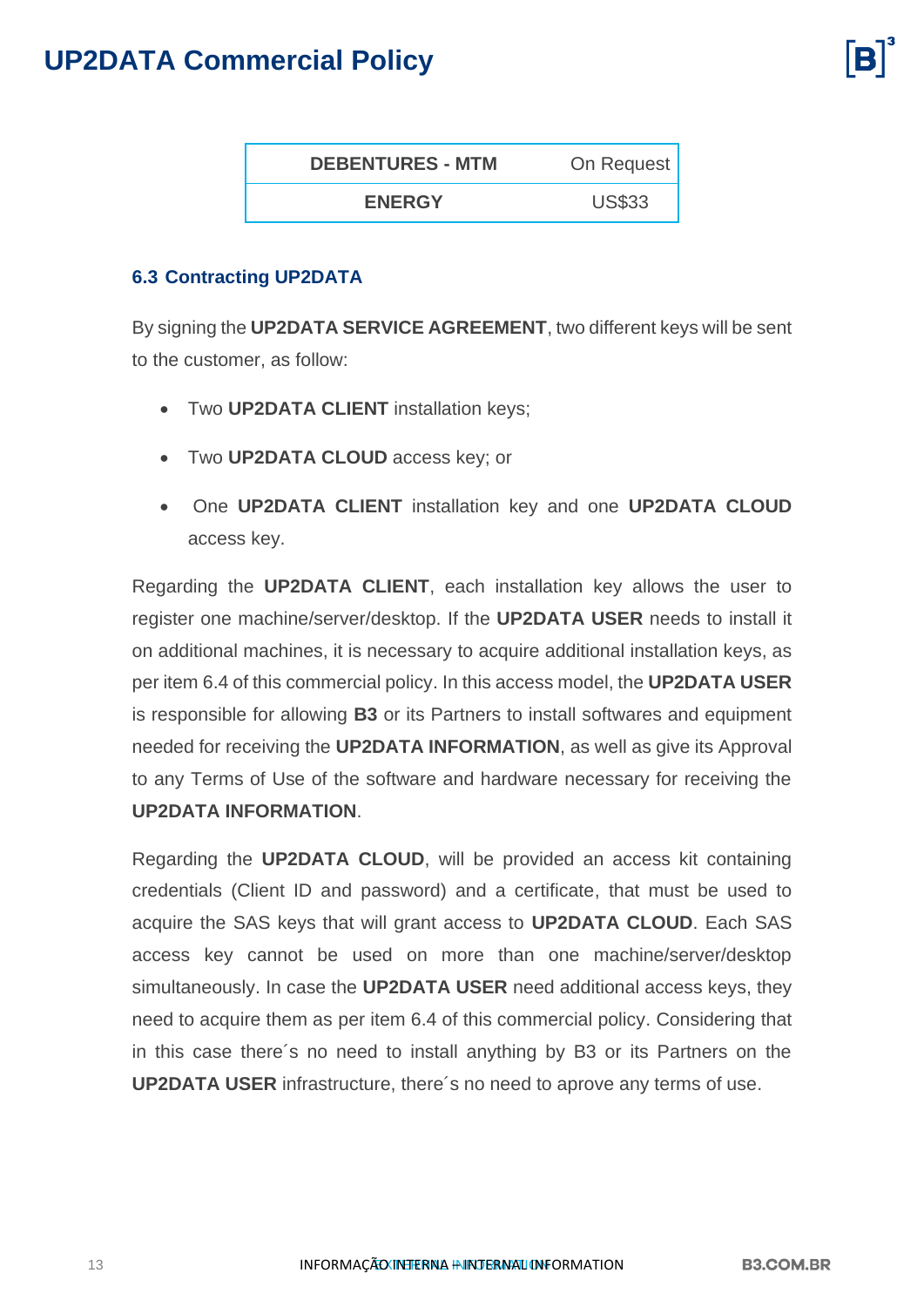### <span id="page-13-0"></span>**6.4 Additional installation**

If an **UP2DATA USER** requires additional keys to the ones provided at the time the service is contracted, they should do so by requesting **B3**, upon contracting the service or later, by completing Annex II and by indicating the number of keys required. Each additional key will incur a monthly fee of BRL500.00 (five hundred Brazilian Reals) per installation key for local customers, or USD125.00 (one hundred and twenty-five U.S. Dollars) per installation key for non-resident customers.

#### <span id="page-13-1"></span>**6.5 Trial period**

The first thirty (30) days following the signature of the **UP2DATA SERVICES AGREEMENT** and installation of the switch will be free of charge at the first contracting. The granting of differentiated terms of gratuity will depend on the approval of the competent internal committees of B3.

#### <span id="page-13-2"></span>**6.6 Annual fee adjustment**

The fee schedule reflects the grouping by channels and will be adjusted annually according to the Amplified Consumer Price Index (IPCA) rate calculated on the accumulated variation between the month of July of the year before last and June of the previous year. The adjustment will be considered for the first business day of the year and monthly billing will begin in February.

#### <span id="page-13-3"></span>**7 UP2DATA SERVICES AGREEMENT**

The **UP2DATA SERVICES AGREEMENT** sets out the duties and obligations of the contracting parties and **B3,** as well as determine the **UP2DATA USER** usage conditions, as per chapter 4 above, not being allowed the DISTRIBUTION of data without the signing of the **UP2DATA DISTRIBUTION AGREEMENT** as per **UP2DATA DISTRIBUTION COMMERCIAL POLICY**.

Signing the **UP2DATA SERVICES AGREEMENT** is mandatory for all **UP2DATA USERS**.